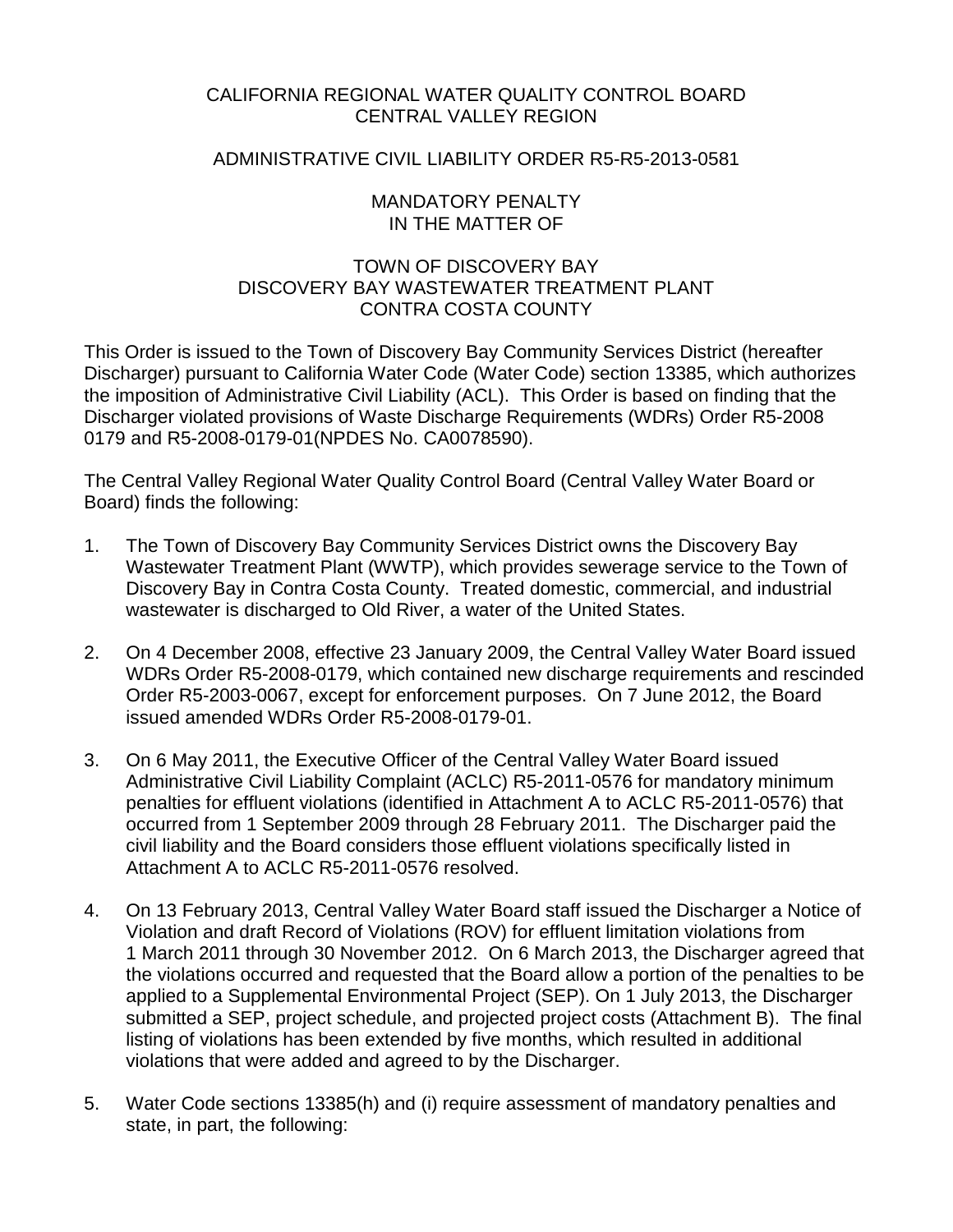Water Code section 13385(h)(1) states:

Notwithstanding any other provision of this division, and except as provided in subdivisions  $(i)$ ,  $(k)$ , and  $(l)$ , a mandatory minimum penalty of three thousand dollars (\$3,000) shall be assessed for each serious violation.

Water Code section 13385 (h)(2) states:

For the purposes of this section, a "serious violation" means any waste discharge that violates the effluent limitations contained in the applicable waste discharge requirements for a Group II pollutant, as specified in Appendix A to Section 123.45 of Title 40 of the Code of Federal Regulations, by 20 percent or more or for a Group I pollutant, as specified in Appendix A to Section 123.45 of Title 40 of the Code of Federal Regulations, by 40 percent or more.

6. Water Code section 13385 subdivision (i)(1) states, in part:

Notwithstanding any other provision of this division, and except as provided in subdivisions (j), (k), and (l), a mandatory minimum penalty of three thousand dollars (\$3,000) shall be assessed for each violation whenever the person does any of the following four or more times in any period of six consecutive months, except that the requirement to assess the mandatory minimum penalty shall not be applicable to the first three violations:

- A) Violates a waste discharge requirement effluent limitation.
- B) Fails to file a report pursuant to Section 13260.
- C) Files an incomplete report pursuant to Section 13260.
- D) Violates a toxicity effluent limitation contained in the applicable waste discharge requirements where the waste discharge requirements do not contain pollutant-specific effluent limitations for toxic pollutants.
- 7. Water Code section 13385(I) allows a discharger to complete a Supplemental Environmental project (SEP) in lieu of paying the full amount of a mandatory penalty and states, in relevant part:

(1) In lieu of assessing penalties pursuant to subdivision (h) or (i), the state board or the regional board, with the concurrence of the discharger, may direct a portion of the penalty amount to be expended on a supplemental environmental project in accordance with the enforcement policy of the state board. If the penalty amount exceeds fifteen thousand dollars (\$15,000), the portion of the penalty amount that may be directed to be expended on a supplemental environmental project may not exceed fifteen thousand dollars (\$15,000) plus 50 percent of the penalty amount that exceeds fifteen thousand dollars (\$15,000).

(2) For the purposes of this section, a "supplemental environmental project" means an environmentally beneficial project that a person agrees to undertake, with the approval of the regional board that would not be undertaken in the absence of an enforcement action under this section.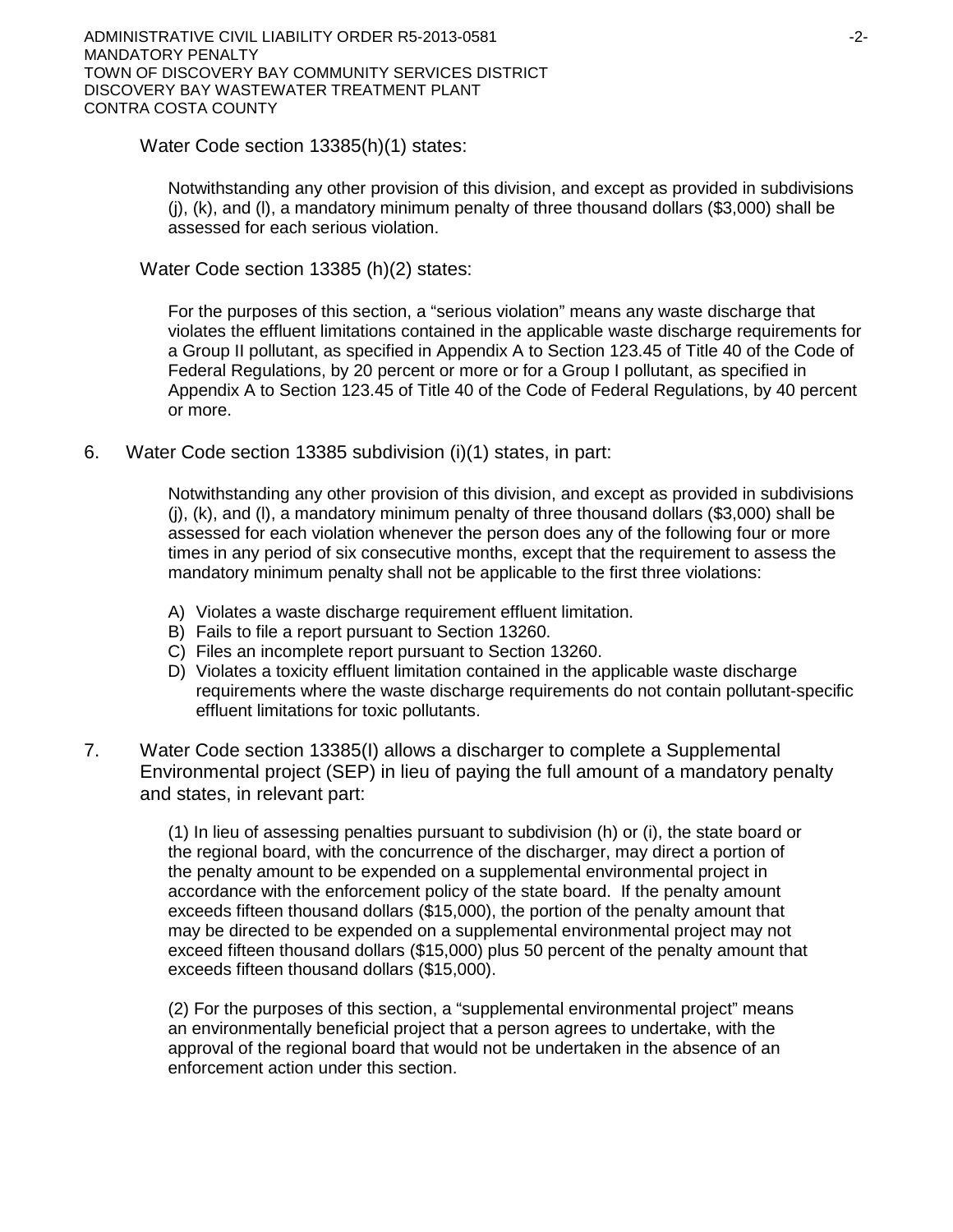- 8. WDRs Order R5-2008-0179 Effluent Limitations IV.A.1.e., states, in part:
	- e. Total Coliform Organisms**.** Effluent total coliform organisms shall not exceed:
		- i. 23 most probable number (MPN) per 100 mL, as a 7-day median;
- 9. WDRs Order R5-2008-0179 Effluent Limitations IV.A.1.g., states, in part:
	- g. The effluent electrical conductivity shall not exceed 2,100 µmhos/cm, as calendar annual average.
- 10. WDRs Order R5-2008-0179-01 Effluent Limitations IV.A.1.e., states, in part:
	- e. Total Coliform Organisms**.** Effluent total coliform organisms shall not exceed:
		- i. 23 most probable number (MPN) per 100 mL, as a 7-day median;
		- ii. 240 MPN/100 mL, more than once in any 30-day period.
- 11. WDRs Order R5-2008-0179-01 Effluent Limitations IV.A.1.g., states, in part:
	- g. The effluent electrical conductivity shall not exceed 2,100 µmhos/cm, as calendar annual average.
- 12. According to the Discharger's self-monitoring reports, the Discharger committed twenty three (23) non-serious violations of the above effluent limitations contained in Order R5- 2008-0179 and R5-2008-0179-01 during the period beginning 1 March 2011 and ending 30 April 2013. Eighteen (18) of these non-serious violations are subject to mandatory penalties under Water Code section 13385 subdivision (i)(1) because these violations were preceded by three or more similar violations with in a 180-day period. The mandatory minimum penalty for these non-serious violations is **fifty four thousand dollars (\$54,000).**
- 13. The total amount of the mandatory penalties assessed for the effluent violations is **fifty four thousand dollars (\$54,000).** A detailed list of the effluent limitation violations subject to mandatory minimum penalties and resolved by way of this order is included in Attachment A, which is incorporated by reference and made part of this Order.
- 14. On 23 April 2009, the Central Valley Water Board delegated the authority to issue Administrative Civil Liability Orders, where the matter is not contested by the Discharger, to the Executive Officer, or to an Assistant Executive Officer when the Executive Officer is serving as head of the Board's Prosecution Team (Resolution R5-2009-0027). Pamela Creedon is serving as the head of the Board's Persecution Team for this matter, and therefore Assistant Executive Officer Kenneth Landau has the authority to issue this Order.
- 15. This Order constitutes a settlement of the violations herein mentioned. Notice of this settlement was published on the Central Valley Water Board's website, and was provided to all interested parties. The 30-day public notice and comment period mandated by Federal regulation (40 CFR 123.27) has expired. No comments were received.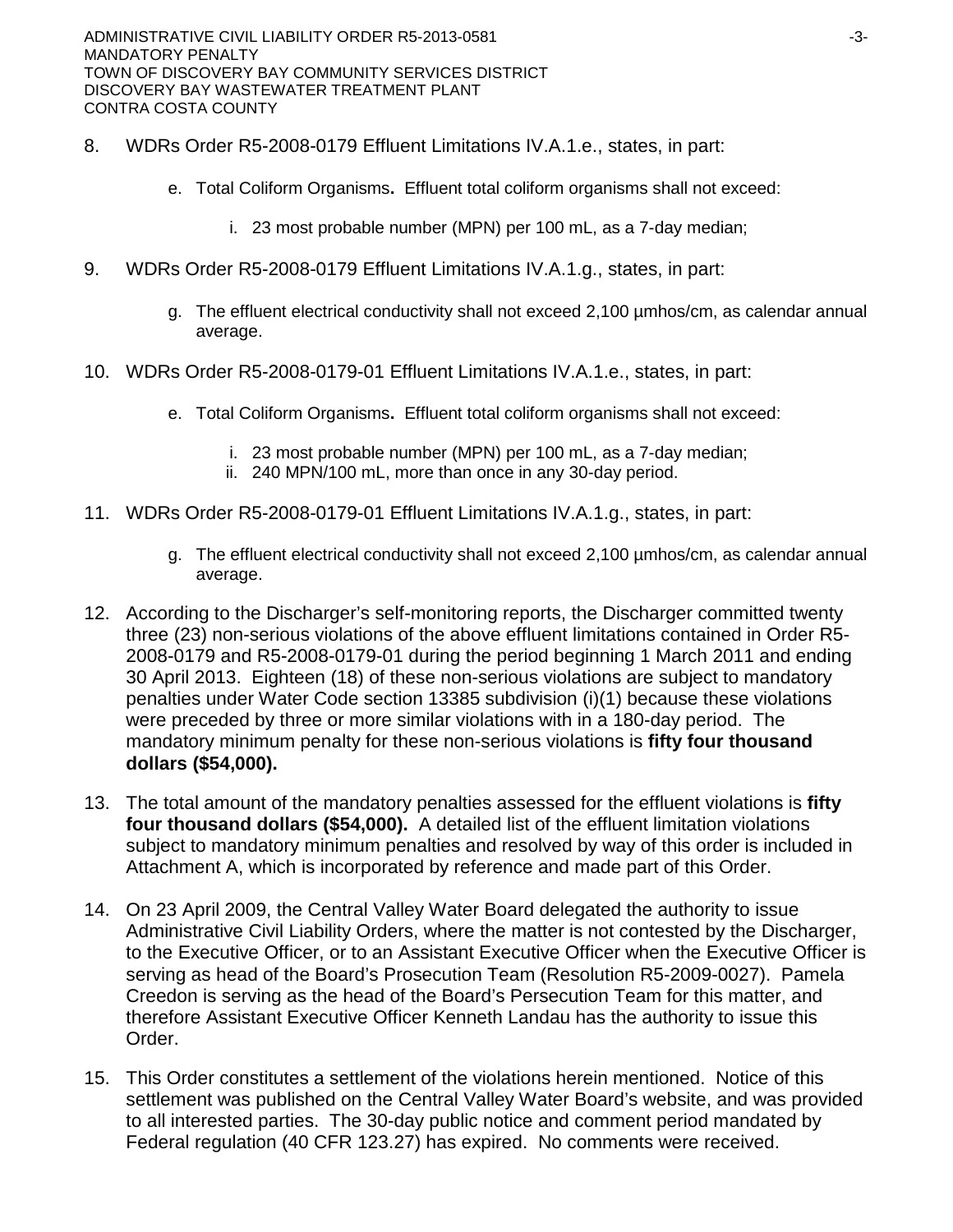16. Issuance of this Administrative Civil Liability Order to enforce Water Code Division 7, Chapter 5.5 is exempt from the provisions of the California Environmental Quality Act (Pub. Resources Code § 21000 et seq.), in accordance with California Code of Regulations, title 14, sections 15307, 15308 and 15321(a)(2).

# **IT IS HEREBY ORDERED THAT:**

- 1. The Town of Discovery Bay Community Services District, its agents, successors and assigns, shall be assed Administrative Civil Liability in the amount of **fifty four thousand dollars (\$54,000).**
- 2. The Discharger shall remit payment of **nineteen thousand and five hundred dollars (\$19,500)** of the imposed civil liability by check, which shall contain a reference to "ACL Order No. R5-2013-0581" and shall be made payable to the *State Water Pollution Cleanup and Abatement Account.* This payment must be received by the Central Valley Water Board by **10 October 2013**.
- 3. The remaining **thirty four thousand and five hundred dollars (\$34,500)** shall be suspended, pursuant to Water Code section 13385(I), pending completion of a Supplemental Environmental Project (SEP). The Discharger has chosen to complete the "Research on Removal of Trace Organic Compounds at Discovery Bay Pilot Wetlands". A summary of the SEP project description and deliverables that will be submitted to the Central Valley Water Board can be found in Attachment B of this Order.
- 4. The Discharger is ultimately responsible for ensuring that the work described in Attachment B is satisfactorily completed. In addition, the Discharger is responsible for submitting all technical reports and quarterly progress reports by the due dates listed in Attachment B. The Final Report shall also be submitted to the State Water Resources Control Board, Division of Finance.
- 5. If the final cost of the successfully completed SEP is less than the suspended amount of \$34,500, the Discharger must remit the difference to the *State Water Pollution Cleanup and Abatement Account* by **30 September 2014,** or within 30 days of project completion, whichever comes first.
- 6. As required by the State Water Board's *Policy on Supplemental Environmental Projects,*  the Discharger shall reimburse the Central Valley Water Board for the full cost of staff oversight of the SEP. Staff oversight cost are not part of the direct cost of the SEP.
- 7. Whenever the Discharger or its agents or subcontractors, or any fiscal agent holding SEP funds publicize any element of a SEP project, it shall state in a prominent manner that the project is being undertaken as part of the settlement of an enforcement action against the Discharger.
- 8. The Assistant Executive Officer may extend the deadlines contained in this Order if the Discharger demonstrates that unforeseeable contingencies have created delays, provided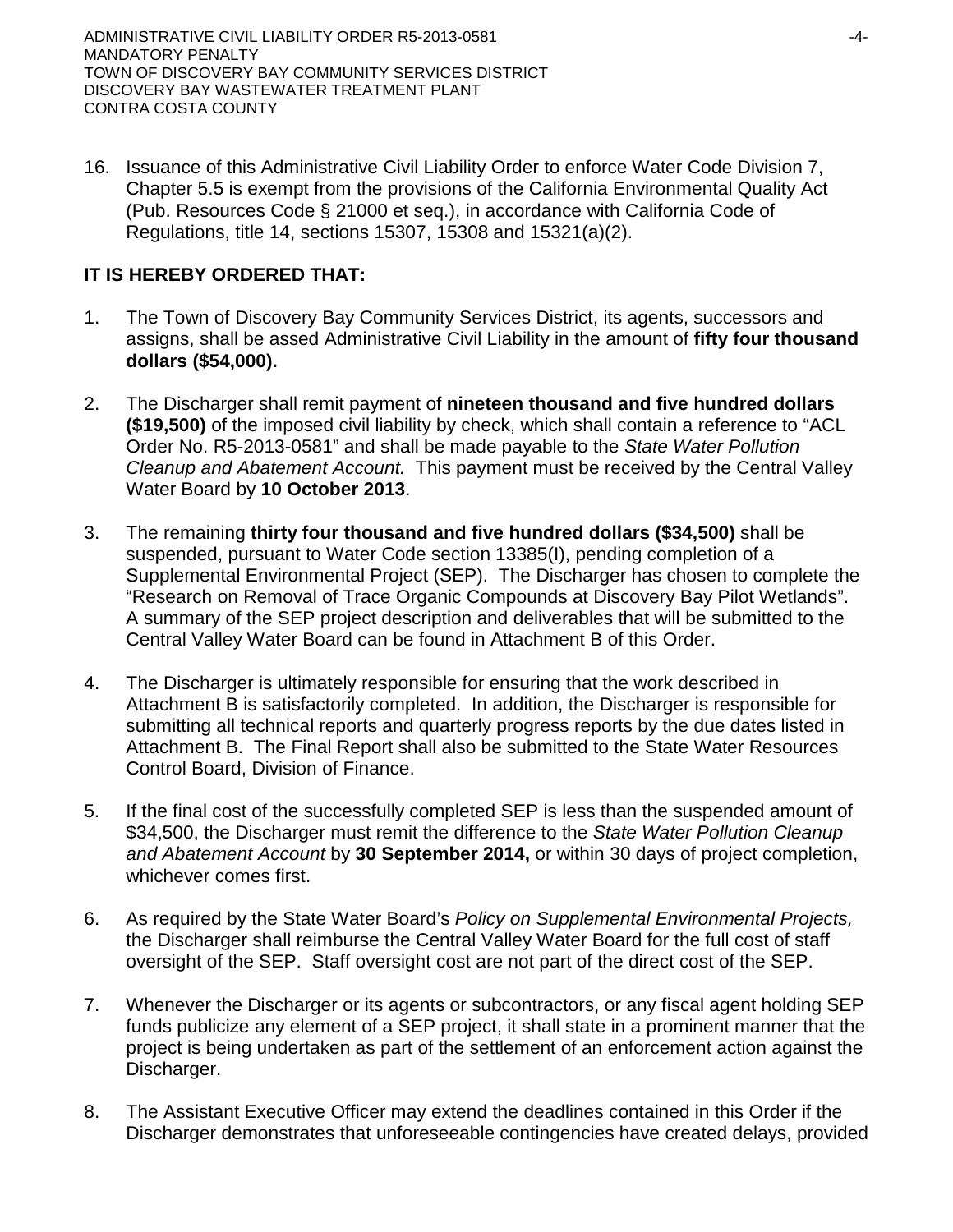that the Discharger continues to undertake all appropriate measures to meet the deadlines. The Discharger shall make any deadline extension request in writing at least 30 days prior to the deadline.

- 9. The Discharger must obtain written approval from the Assistant Executive Officer for any significant departures from the project outlines and the time schedules shown in Attachment B. Failure to obtain written approval for any significant departures may result in the assessment of the full amount of the suspended mandatory minimum penalty.
- 10. If, in the judgment of the Assistant Executive Officer, the Discharger fails to complete the SEP in accordance with the due dates listed above (including any extensions approved by the Assistant Executive Officer), the Assistant Executive Officer may demand payment of the suspended liability that reflects the portion of the SEP that has not been satisfactorily completed. Payment must be made within 30 days of such a demand.
- 11. Should the Discharger fail to take any of the above actions, the Assistant Executive Officer may refer the matter to the State Attorney General for enforcement of the terms of this Order. The Board reserves the right to take any enforcement action authorized by law.
- 12. This Order is final upon signature.

Any person aggrieved by this action of the Central Valley Water Board may petition the State Water Board to review the action in accordance with Water Code section 13320 and California Code of Regulations, title 23, sections 2050 and following. The State Water Board must receive the petition by 5:00 p.m., 30 days after the date that this Order becomes final, except that if the thirtieth day following the date that this Order becomes final falls on a Saturday, Sunday, or state holiday, the petition must be received by the State Water Board by 5:00 p.m. on the next business day. Copies of the law and regulations applicable to filing petitions may be found on the Internet at:

[http://www.waterboards.ca.gov/public\\_notices/petitions/water\\_quality](http://www.waterboards.ca.gov/public_notices/petitions/water_quality)

or will be provided upon request.

*Original Signed By*

KENNETH D. LANDAU, Assistant Executive Officer

13 September 2013

DATE

Attachment A: Record of Violations Attachment B: Supplemental Environmental Project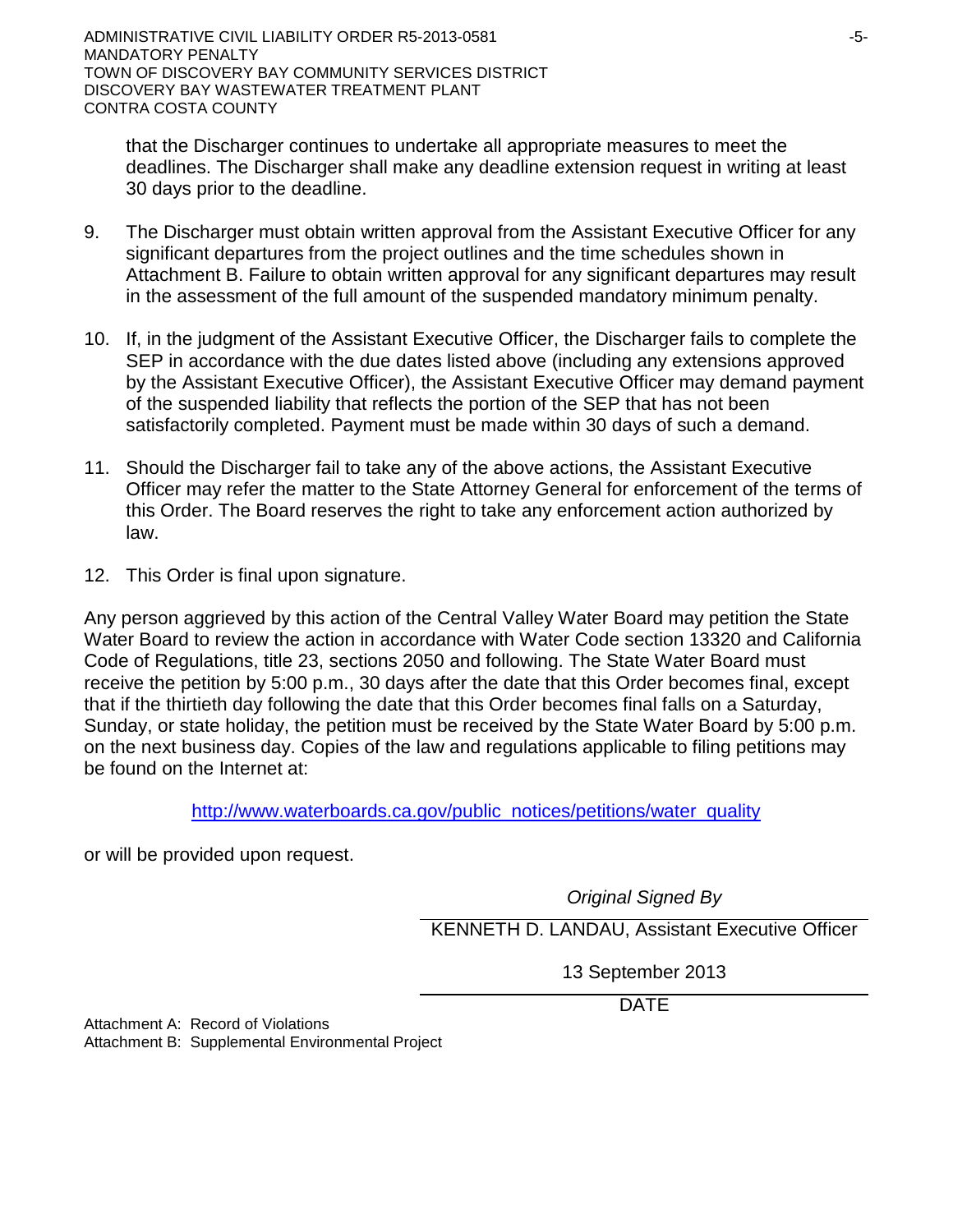#### **ATTACHMENT A ADMINISTRATIVE CIVIL LIABILITY ORDER R5-2013-0581**

#### **Town of Discovery Bay Community Services District Wastewater Treatment Plant**

RECORD OF VIOLATIONS (1 March 2011 – 30 April 2013) MANDATORY PENALTIES (Data reported under Monitoring and Reporting Program R5-2008-0179 and R5-2008-0179-01)

|                | Date        | Parameter                                    | Units     | Limit | Measured | Period                  | Remarks | <b>CIWQS</b> |
|----------------|-------------|----------------------------------------------|-----------|-------|----------|-------------------------|---------|--------------|
|                |             | Violations under NPDES Order R5-2008-0179    |           |       |          |                         |         |              |
| $\star$        | 25-Jan-11   | <b>Total Coliform</b>                        | MPN/100mL | 23    | 30       | 7-Day Median            | 4       | 892609       |
| $\star$        | 26-Jan-11   | <b>Total Coliform</b>                        | MPN/100mL | 23    | 40       | 7-Day Median            | 4       | 892611       |
| $\star$        | 01-Feb-11   | <b>Total Coliform</b>                        | MPN/100mL | 23    | 35       | 7-Day Median            | 4       | 895468       |
| 1              | 16-Jun-11   | <b>Total Coliform</b>                        | MPN/100mL | 23    | 80       | 7-Day Median            | 4       | 905694       |
| $\overline{2}$ | 17-Jun-11   | <b>Total Coliform</b>                        | MPN/100mL | 23    | 49       | 7-Day Median            | 4       | 905690       |
| 3              | 21-Jun-11   | <b>Total Coliform</b>                        | MPN/100mL | 23    | 52       | 7-Day Median            | 4       | 905693       |
| 4              | 22-Jun-11   | <b>Total Coliform</b>                        | MPN/100mL | 23    | 30       | 7-Day Median            | 4       | 905692       |
| 5              | 24-Jun-11   | <b>Total Coliform</b>                        | MPN/100mL | 23    | 30       | 7-Day Median            | 4       | 905689       |
| 6              | 27-Jun-11   | <b>Total Coliform</b>                        | MPN/100mL | 23    | 27       | 7-Day Median            | 4       | 905691       |
| 7              | 31-Dec-11   | <b>Electrical Conductivity</b>               | µmhos/cm  | 2100  | 2167     | Annual Average          | 3       | 918192       |
| 8              | $9-May-12$  | <b>Total Coliform</b>                        | MPN/100mL | 23    | 30       | 7-Day Median            | 3       | 929002       |
|                |             | Violations under NPDES Order R5-2008-0179-01 |           |       |          |                         |         |              |
| 9              | 31-Dec-12   | <b>Electrical Conductivity</b>               | µmhos/cm  | 2100  | 2173     | Annual Average          | 3       | 943023       |
| 10             | 5-Feb-13    | <b>Total Coliform</b>                        | MPN/100mL | 23    | 32       | 7-Day Median            | 3       | 945800       |
| 11             | $6$ -Feb-13 | <b>Total Coliform</b>                        | MPN/100mL | 23    | 37       | 7-Day Median            | 3       | 945802       |
| 12             | 26-Feb-13   | <b>Total Coliform</b>                        | MPN/100mL | 23    | 39       | 7-Day Median            | 4       | 945804       |
| 13             | 27-Feb-13   | <b>Total Coliform</b>                        | MPN/100mL | 23    | 42       | 7-Day Median            | 4       | 945803       |
| 14             | 28-Feb-13   | <b>Total Coliform</b>                        | MPN/100mL | 23    | 30       | 7-Day Median            | 4       | 945801       |
| 15             | $1-Mar-13$  | <b>Total Coliform</b>                        | MPN/100mL | 23    | 24       | 7-Day Median            | 4       | 947287       |
| 16             | 6-Mar-13    | <b>Total Coliform</b>                        | MPN/100mL | 23    | 30       | 7-Day Median            | 4       | 947285       |
| 17             | 12-Mar-13   | <b>Total Coliform</b>                        | MPN/100mL | 23    | 103      | 7-Day Median            | 4       | 947289       |
| 18             | 13-Mar-13   | <b>Total Coliform</b>                        | MPN/100mL | 23    | 115      | 7-Day Median            | 4       | 947288       |
| 19             | 19-Mar-13   | <b>Total Coliform</b>                        | MPN/100mL | 23    | 29       | 7-Day Median            | 4       | 947286       |
| 20             | 3-Apl-13    | <b>Total Coliform</b>                        | MPN/100mL | 23    | 815      | 7-Day Median            | 4       | 948864       |
| 21             | 5-Apr-13    | <b>Total Coliform</b>                        | MPN/100mL | 23    | 300      | 7-Day Median            | 4       | 948866       |
|                |             |                                              |           |       |          | More than once          |         |              |
| 22             | 5-Apr-13    | <b>Total Coliform</b>                        | MPN/100mL | 240   | 300      | in any 30-day<br>period | 4       | 948862       |
| 23             | 5-Apr-13    | <b>Total Coliform</b>                        | MPN/100mL | 23    | 154      | 7-Day Median            | 4       | 948865       |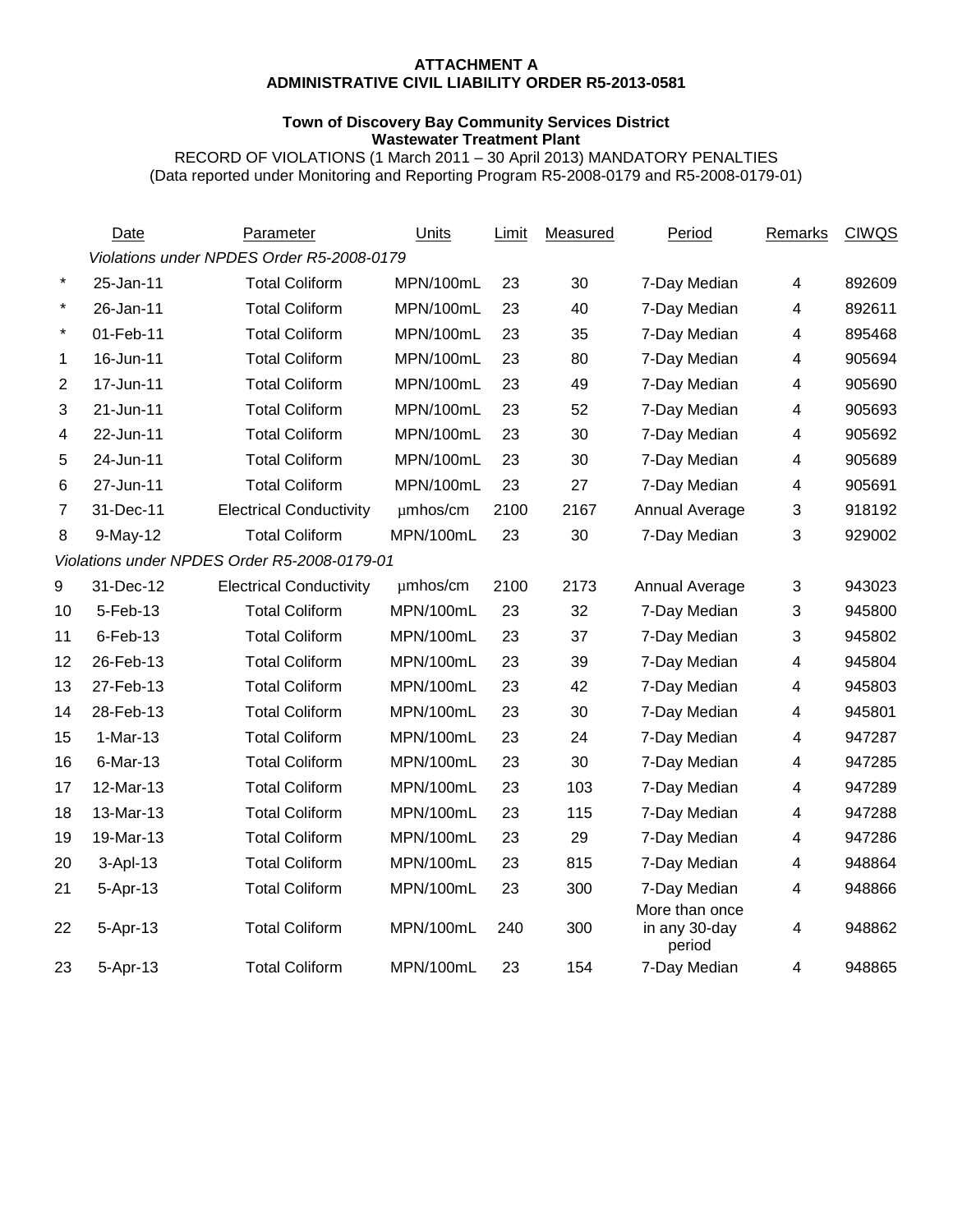#### **ATTACHMENT A ADMINISTRATIVE CIVIL LIABILITY ORDER R5-2013-0581**

# Remarks:<br>1.

- 1. Serious Violation: For Group I pollutants that exceed the effluent limitation by 40 percent or more.<br>2. Serious Violation: For Group II pollutants that exceed the effluent limitation by 20 percent or more.
- 2. Serious Violation: For Group II pollutants that exceed the effluent limitation by 20 percent or more.<br>3. Non-serious violation falls within the first three violations in a 180-day period, thus is not subject to
- 3. Non-serious violation falls within the first three violations in a 180-day period, thus is not subject to mandatory minimum penalties.
- 4. Non-serious violation subject to mandatory minimum penalties.

| <b>VIOLATIONS AS OF:</b>                    | 4/30/13 |
|---------------------------------------------|---------|
| <b>Group I Serious Violations:</b>          |         |
| <b>Group II Serious Violations:</b>         | 0       |
| Non-Serious Violations Not Subject to MMPs: | 5       |
| Non-serious Violations Subject to MMPs:     | 18      |
| <b>Total Violations Subject to MMPs:</b>    | 18      |

#### **Mandatory Minimum Penalty = (18 Non-Serious Violations) x \$3,000 = \$54,000**

\* Supporting violations addressed in ACLC R5-2011-0576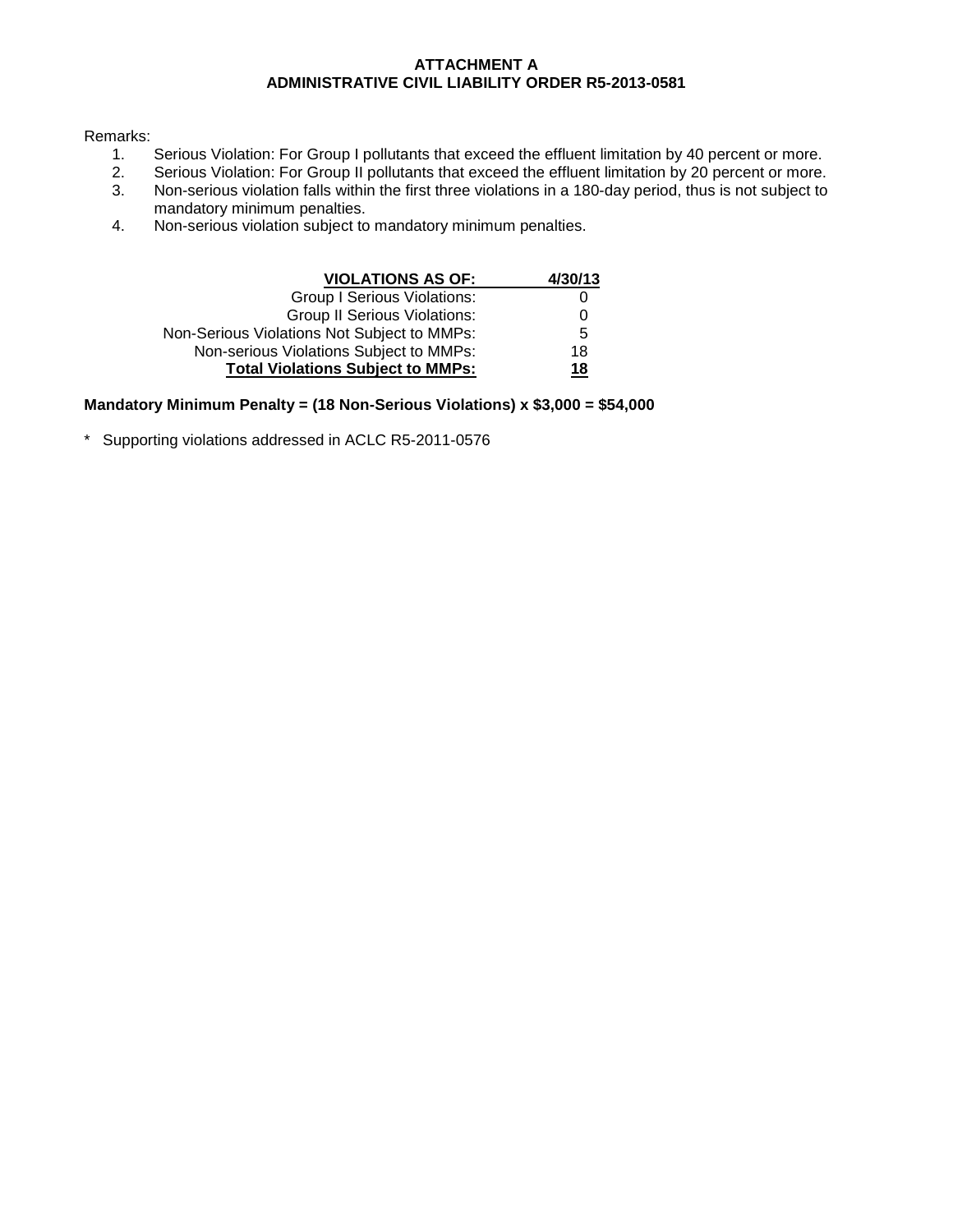#### **ATTACHMENT B ADMINISTRATIVE CIVIL LIABILITY ORDER R5-2013-0581**

# **Town of Discovery Bay: SEP Project Description**

**Project Title:** Research on Removal of Trace Organic Compounds at Discovery Bay Pilot Wetlands.

**Geographic Area of Interest:** Old River **s**outh of the Highway 4 Bridge, Contra Costa County.

**Name of Responsible Entity:** Town of Discovery Bay Community Services District (Discharger), supported by U.C. Berkeley for the research.

**Estimated Cost of Project Completion:** \$34,500 for graduate student to continue research. The SEP will contribute all \$34,500.

# **Contact Information:**

Virgil Koehne Dr. David Sedlak, Professor Town of Discovery Bay Community U.C. Berkeley Services District 657 Davis Hall 1800 Willow Lake Road University of California, Berkeley Discovery Bay, CA 94505 Berkeley, CA 94720 (925) 634-1131 (510) 643-0256 vkoehne@todb.ca.gov sedlak@berkeley.edu

# **Project Description:**

In 2007, the Town of Discovery Bay Community Services District (District) constructed a 40,000 square foot pilot wetlands on District property to do research on the feasibility of using wetlands to treat the wastewater discharge into Old River for metals removal. Dr. Sedlak of U.C. Berkeley led that research effort. Since then, the District has kept the wetlands in service and Dr. Sedlak, with the assistance of graduate students, has conducted additional research funded by grants from other agencies.

The proposed project will support a graduate student to conduct research on the use of constructed wetlands to remove trace organic contaminants, including pharmaceuticals and personal care products, from municipal wastewater effluent. The graduate student will perform field measurements to assess the removal of different compounds in the pilot-scale wetland system at the District as well as laboratory experiments at UC Berkeley designed to identify reaction mechanisms and to identify ways of improving the performance of constructed wetland systems. In addition, the graduate student shall remain within good academic standing for the duration of the project.

The cost is for supporting a graduate student for nine months, including tuition and fees.